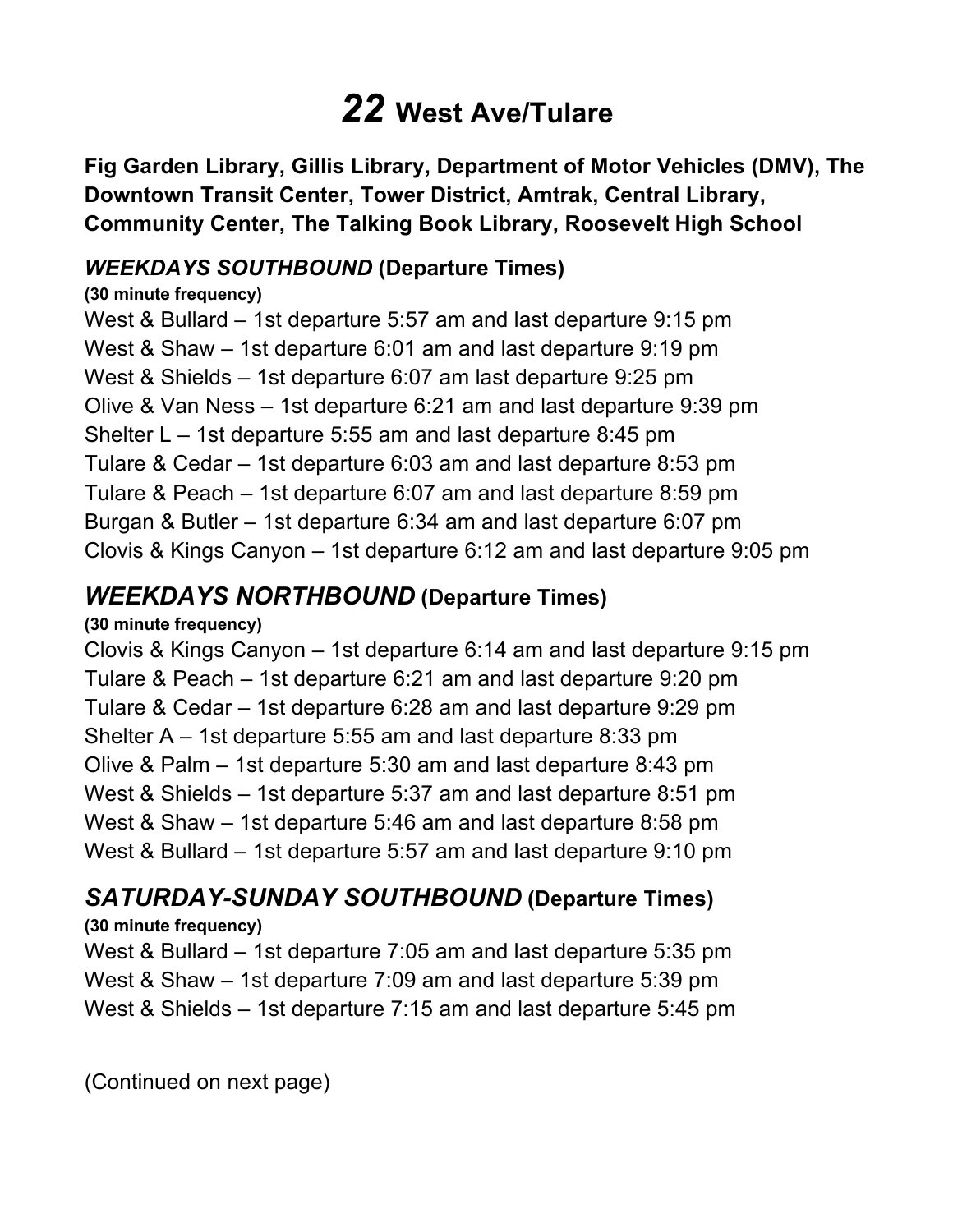Olive & Van Ness – 1st departure 7:29 am and last departure 5:59 pm Shelter L – 1st departure 6:45 am and last departure 6:15 pm Tulare & Cedar – 1st departure 6:55 am and last departure 6:25 pm Tulare & Peach – 1st departure 7:02 am and last departure 6:32 pm Clovis & Kings Canyon – 1st departure 7:09 am and last departure 6:39 pm

# *SATURDAY-SUNDAY NORTHBOUND* **(Departure Times)**

## **(30 minute frequency)**

 Clovis & Kings Canyon – 1st departure 7:15 am and last departure 6:15 pm Tulare & Peach – 1st departure 7:22 am and last departure 6:22 pm Tulare & Cedar – 1st departure 7:29 am and last departure 6:29 pm Shelter A – 1st departure 6:24 am and last departure 6:46 pm Olive & Palm – 1st departure 6:32 am and last departure 6:57 pm West & Shields – 1st departure 6:37 am and last departure 7:05 pm West & Shaw – 1st departure 6:45 am and last departure 7:15 pm West & Bullard – 1st departure 6:56 am and last departure 7:27 pm

## **Route 22 transfer route include:**

 West and Shaw route 9 West and Ashlan route 45 West and Shields route 41 West and Clinton routes 20 and 39 West and McKinley route 20 Palm and Olive routes 26 and 33 Olive and Van Ness routes 28 and 35 Olive and San Pablo route 35 San Pablo and Belmont route 33 Downtown Transit Center Shelter L routes 22, 26, 32, 34 and 38 Shelter A connects with routes 22, 26, and 28. Shelter B connects with 28, 32, 34 and Mariposa/Van Ness connects with 1 Fruit and McKinley route 20 Fruit and Olive route 35 Olive and Fulton route 28 and 35

(Continued on next page)